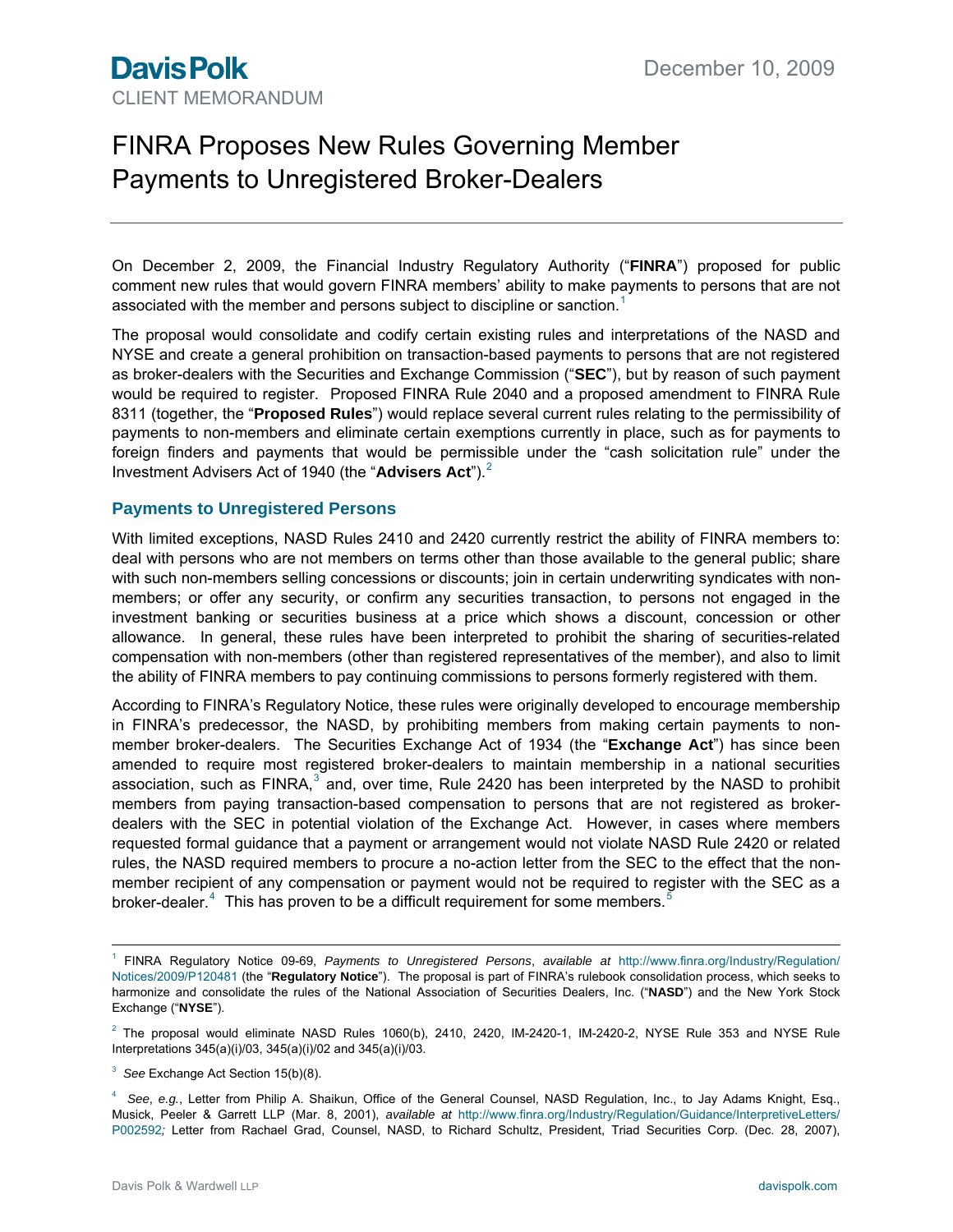### **Davis Polk**

Proposed Rule 2040 would prohibit members from paying or offering to pay, directly or indirectly, "any compensation, fees, concessions, discounts, commissions or other allowances" (collectively, "**Payments**") to any person that is not registered with the SEC as a broker-dealer under Section 15(a) of the Exchange Act, but that would be required to register by reason of receiving the Payment. $6$  The Proposed Rule clarifies that in determining whether a Payment would trigger a registration requirement, the member should consider the SEC's published guidance, releases, no-action letters and interpretations ("**Guidance**"). Proposed Rule 2040 would not require a member to obtain a specific noaction letter from the SEC. However, since the proposal focuses on the receipt of payment as the potential trigger of the registration requirement, this may present challenging interpretive issues for FINRA members in determining whether a payment may be made to an unregistered person. Specifically, while SEC guidance generally views receipt of transaction-based compensation as a powerful indicator that a person is "engaged in the business of effecting transactions in securities" and therefore required to register as a broker-dealer, the SEC and courts give this factor and others varying weight in different situations.<sup>[7](#page-1-1)</sup>

Proposed Rule 2040 also includes a peculiar provision that would prohibit Payments to "any appropriately registered associated person" unless the Payment complies with all applicable securities laws, rules and Guidance. $8$  It is unclear if the provision is intended to add any substantive restrictions or requirements, as it appears to merely forbid members from making Payments that are already otherwise prohibited.

#### **Elimination of Certain Rules and Exemptions**

The proposal would eliminate a number of rules and interpretations that relate to the broader topic of permissible payments. The Regulatory Notice gives little explanation for the proposed deletions, and while most of the eliminated provisions may be unnecessary,  $9$  some useful exceptions may be discarded in the process.

<span id="page-1-0"></span> $6$  Proposed FINRA Rule 2040(a)(1).

<span id="page-1-1"></span><sup>7</sup> *See* SEC Guide to Broker-Dealer Registration (April 2008), <http://www.sec.gov/divisions/marketreg/bdguide.htm>(listing various factors to be considered in determining whether registration is required). Generally, a person is a broker and required to register if it is "engaged in the business of effecting transactions in securities for the accounts of others." *See* Exchange Act §§ 3(a)(4)(A), 15(a). Numerous cases, no-action letters and interpretations have considered the role of compensation in the broker-dealer determination under various circumstances. *See, e.g.,* Country Business, Inc., SEC No-Action Letter (Nov. 8, 2006), *available at*  <http://www.sec.gov/divisions/marketreg/mr-noaction/cbi110806.htm>; Davenport Management, Inc., SEC No-Action Letter, 1993 SEC No-Act. LEXIS 624 (Apr. 13, 1993) (declining to issue no-action relief where applicant "would receive compensation tied directly to transactions in securities"); and Paul Anka, SEC No-Action Letter, 1991 SEC No-Act. LEXIS 925 (July 24, 1991).

 $\overline{a}$ *available at* <http://www.finra.org/Industry/Regulation/Guidance/InterpretiveLetters/P037818>; Letter from Mary N. Revell, NASD, to Daniel Schloendorn, Willkie Farr & Gallagher (June 18, 1998), *available at* [http://www.finra.org/Industry/Regulation/Guidance/](http://www.finra.org/Industry/Regulation/Guidance/InterpretiveLetters/p002603) [InterpretiveLetters/p002603.](http://www.finra.org/Industry/Regulation/Guidance/InterpretiveLetters/p002603)

<sup>5</sup> *See*, *e.g.,* Dinosaur Securities, LLC, SEC No-Action Letter (June 23, 2006), *available at* [http://www.sec.gov/divisions/marketreg/](http://www.sec.gov/divisions/marketreg/mr-noaction/dinosaur062306.htm) [mr-noaction/dinosaur062306.htm](http://www.sec.gov/divisions/marketreg/mr-noaction/dinosaur062306.htm) (SEC staff declining to consider whether intended payment recipients would be exempt from registration for the purposes of satisfying NASD rules and noting that the SEC does not "as a matter of practice" provide no-action relief in this context, despite the NASD advising members that they obtain such relief ).

<span id="page-1-2"></span><sup>&</sup>lt;sup>8</sup> Proposed FINRA Rule 2040(a)(2).

<span id="page-1-3"></span><sup>&</sup>lt;sup>9</sup> The proposal does not eliminate all existing provisions that may touch on compensation sharing in its various potential forms. For example, subparagraph (f)(2)(L) of FINRA Rule 5110 (the Corporate Financing Rule) prohibits members from participating in certain distributions of securities that involve persons not associated with a registered broker-dealer in violation of SEC rules or state laws. This provision is left unchanged, though its specific requirements may be inconsistent with the proposed rule's general standard. The proposal would also not affect NASD Rule 2740, which prohibits discounting securities in a fixed price offering to "anyone other than a broker or dealer actually engaged in the investment banking or securities business." Rule 2740 has a somewhat different policy rationale than Rule 2420, and is intended to prevent discounting in fixed price offerings. FINRA has previously proposed to eliminate Rule 2740 and adopt a new FINRA rule in its place, *see* FINRA Regulatory Notice 09-45, *Fixed Price Offerings*, *available at* <http://www.finra.org/Industry/Regulation/Notices/2009/P119722>, although that proposal has since been withdrawn.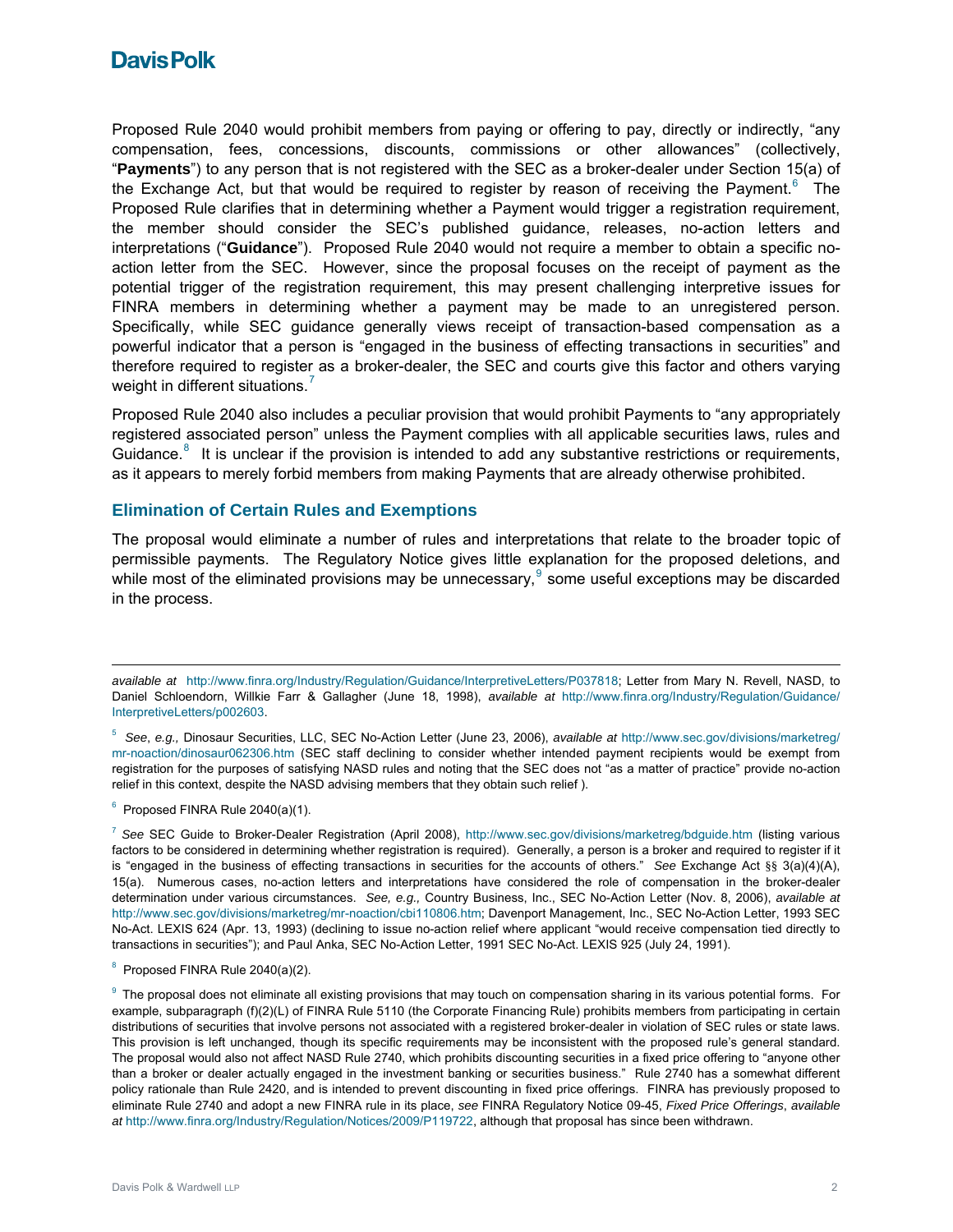## **Davis Polk**

#### *Foreign Finders Exemption*

Under the proposal, NASD Rule 1060(b) and NYSE Rule Interpretation 345(a)(i)/03 would be eliminated. These rules allow a member firm, under certain enumerated conditions, to pay transaction-based compensation to a non-U.S. finder that solicits non-U.S. business for the member. The Regulatory Notice does not provide a specific explanation, however, and the removal may indicate that FINRA intends that Payments to foreign finders be subject to the new general standard in Proposed Rule 2040. If so, the Payments would be permitted so long as they did not trigger a requirement that the foreign persons register as a broker-dealer under the Exchange Act.<sup>[10](#page-2-0)</sup> In many cases, a FINRA member might satisfy itself, as a practical matter, through certificates or opinions of counsel, that a foreign finder's activities are exempt from registration pursuant to Rule 15a-6 under the Exchange Act.<sup>[11](#page-2-1)</sup> However, because the Proposed Rule does not contain a "reasonable belief" standard, absolute comfort may be difficult to attain without receiving a specific no-action letter.

#### *Cash Solicitation Rule Exemption*

The proposal would also eliminate NYSE Rule Interpretation 345(a)(i)/02, which provides an exemption from NYSE rules requiring registration of associated persons. Under this Interpretation, an NYSE member that is dually-registered as both a broker-dealer and investment adviser may enter into arrangements to pay persons for solicitation of certain business that may otherwise violate NYSE Rule 345, if the arrangement complies with Rule 206(4)-3 under the Advisers Act.<sup>[12](#page-2-2)</sup> Although FINRA might believe that the Interpretation may be eliminated as unnecessary, in fact, it may be difficult in some cases for a FINRA member investment adviser to assure itself that the activities of a solicitor do not amount to "effecting" transactions in securities, which is the touchstone for requiring broker-dealer registration.

### **Payments to Sanctioned Persons**

FINRA is also proposing to amend FINRA Rule 8311, which restricts members from associating with or making payments (including salary, commission, profit, or any other remuneration) to persons subject to certain sanctions. The amendments would clarify the scope of sanctions subject to the rule and codify certain exceptions, but leave some questions unanswered.

Under the proposal, a member may not allow a person subject to suspension, revocation, cancellation of registration, bar from association with a member or other disqualification (collectively, "**Sanctions**") to be associated with the member in any capacity inconsistent with the Sanction.<sup>[13](#page-2-3)</sup> The amended rule would also prohibit any payments to a person during either the period of the Sanction or anytime thereafter if the payments might have accrued during the period of the Sanction. Payments may be permitted if they are consistent with the scope of a limited Sanction.

The amendment would allow payments to Sanctioned persons pursuant to an insurance or medical plan, agreement to indemnify for legal fees, or that may be required by an arbitration award or court judgment. A proposed supplement to the amended rule would also allow payments to Sanctioned persons that the "member can evidence accrued … prior to the effective date" of the Sanction and that does not relate to

<span id="page-2-0"></span><sup>10</sup>*See*, *e.g.*, Bear, Stearns & Co., SEC No-Action Letter, 1976 SEC No-Act. LEXIS 281 (Feb. 6, 1976) (confirming that under certain circumstances a foreign broker-dealer introducing its foreign customers to a U.S. broker-dealer for execution, clearance and settlement of U.S. securities transactions on a fully-disclosed basis would not trigger a requirement that the foreign firm register as a broker-dealer with the SEC); *but see* Letter from Sarah J. Williams, Assistant General Counsel, NASD Regulation, Inc., to Bob E. Lehman, Esq., Lehman & Eilen LLP (Aug. 7, 2001), *available at* [http://www.finra.org/Industry/Regulation/Guidance/](http://www.finra.org/Industry/Regulation/Guidance/InterpretiveLetters/P002551) [InterpretiveLetters/P002551](http://www.finra.org/Industry/Regulation/Guidance/InterpretiveLetters/P002551) (determining that the foreign finder exception would not be available under a similar arrangement and questioning whether a foreign introducing broker would be required to register with the SEC under the facts presented).

<span id="page-2-1"></span><sup>&</sup>lt;sup>11</sup> Exchange Act Rule 15a-6.

<span id="page-2-2"></span> $12$  Advisers Act Rule 206(4)-3.

<span id="page-2-3"></span><sup>&</sup>lt;sup>13</sup> Proposed Amendment to FINRA Rule 8311.